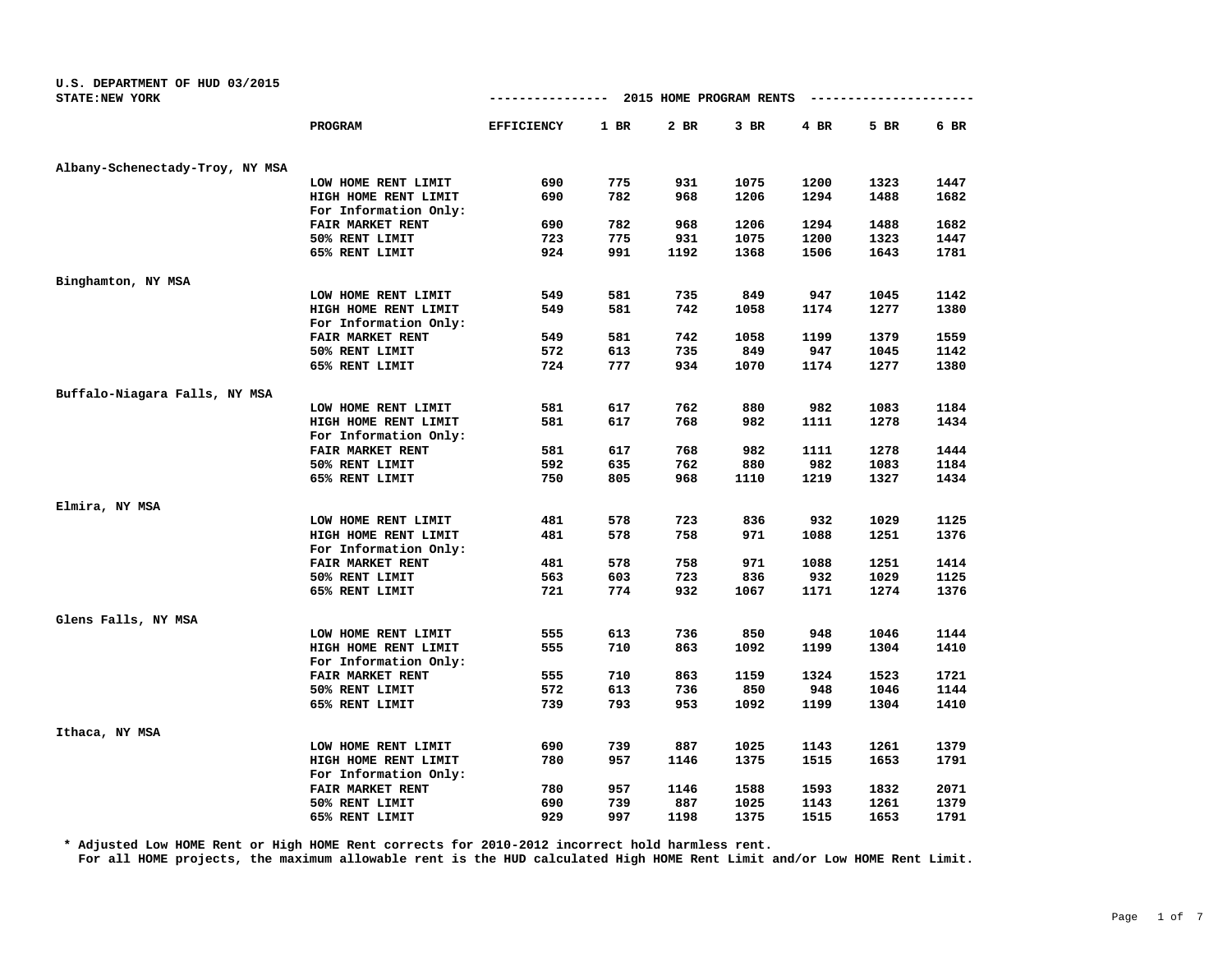| U.S. DEPARTMENT OF HUD 03/2015           |                         |                   |      |      |                         |      |                        |        |
|------------------------------------------|-------------------------|-------------------|------|------|-------------------------|------|------------------------|--------|
| <b>STATE:NEW YORK</b>                    |                         | --------------    |      |      | 2015 HOME PROGRAM RENTS |      | ---------------------- |        |
|                                          | <b>PROGRAM</b>          | <b>EFFICIENCY</b> | 1 BR | 2 BR | $3$ BR                  | 4 BR | 5 BR                   | $6$ BR |
| Kingston, NY MSA                         |                         |                   |      |      |                         |      |                        |        |
|                                          | LOW HOME RENT LIMIT     | 658               | 705  | 846  | 978                     | 1091 | 1203                   | 1316   |
|                                          | HIGH HOME RENT LIMIT    | 689               | 856  | 1083 | 1243                    | 1368 | 1490                   | 1613   |
|                                          | For Information Only:   |                   |      |      |                         |      |                        |        |
|                                          | FAIR MARKET RENT        | 689               | 856  | 1110 | 1455                    | 1686 | 1939                   | 2192   |
|                                          | 50% RENT LIMIT          | 658               | 705  | 846  | 978                     | 1091 | 1203                   | 1316   |
|                                          | 65% RENT LIMIT          | 840               | 901  | 1083 | 1243                    | 1368 | 1490                   | 1613   |
| Nassau-Suffolk, NY HUD Metro FMR Area    |                         |                   |      |      |                         |      |                        |        |
|                                          | LOW HOME RENT LIMIT     | 953               | 1021 | 1226 | 1417                    | 1581 | 1744                   | 1907   |
|                                          | HIGH HOME RENT LIMIT    | 1100              | 1250 | 1502 | 1727                    | 1906 | 2085                   | 2264   |
|                                          | For Information Only:   |                   |      |      |                         |      |                        |        |
|                                          | FAIR MARKET RENT        | 1100              | 1395 | 1718 | 2234                    | 2572 | 2958                   | 3344   |
|                                          | 50% RENT LIMIT          | 953               | 1021 | 1226 | 1417                    | 1581 | 1744                   | 1907   |
|                                          | 65% RENT LIMIT          | 1165              | 1250 | 1502 | 1727                    | 1906 | 2085                   | 2264   |
| New York, NY HUD Metro FMR Area          |                         |                   |      |      |                         |      |                        |        |
|                                          | LOW HOME RENT LIMIT     | 756               | 810  | 971  | 1122                    | 1252 | 1381                   | 1510   |
|                                          | HIGH HOME RENT LIMIT    | 991               | 1063 | 1278 | 1468                    | 1618 | 1767                   | 1915   |
|                                          | For Information Only:   |                   |      |      |                         |      |                        |        |
|                                          | FAIR MARKET RENT        | 1196              | 1249 | 1481 | 1904                    | 2134 | 2454                   | 2774   |
|                                          | 50% RENT LIMIT          | 756               | 810  | 971  | 1122                    | 1252 | 1381                   | 1510   |
|                                          | 65% RENT LIMIT          | 991               | 1063 | 1278 | 1468                    | 1618 | 1767                   | 1915   |
| Poughkeepsie-Newburgh-Middletown, NY MSA |                         |                   |      |      |                         |      |                        |        |
|                                          | LOW HOME RENT LIMIT     | 763               | 818  | 981  | 1133                    | 1265 | 1396                   | 1526   |
|                                          | HIGH HOME RENT LIMIT    | 837               | 966  | 1188 | 1454                    | 1588 | 1749                   | 1896   |
|                                          | For Information Only:   |                   |      |      |                         |      |                        |        |
|                                          | <b>FAIR MARKET RENT</b> | 837               | 966  | 1188 | 1488                    | 1588 | 1826                   | 2064   |
|                                          | 50% RENT LIMIT          | 763               | 818  | 981  | 1133                    | 1265 | 1396                   | 1526   |
|                                          | 65% RENT LIMIT          | 981               | 1053 | 1266 | 1454                    | 1603 | 1749                   | 1896   |
| Rochester, NY MSA                        |                         |                   |      |      |                         |      |                        |        |
|                                          | LOW HOME RENT LIMIT     | 585               | 644  | 773  | 893                     | 996  | 1099                   | 1202   |
|                                          | HIGH HOME RENT LIMIT    | 585               | 712  | 867  | 1093                    | 1168 | 1343                   | 1508   |
|                                          | For Information Only:   |                   |      |      |                         |      |                        |        |
|                                          | FAIR MARKET RENT        | 585               | 712  | 867  | 1093                    | 1168 | 1343                   | 1518   |
|                                          | 50% RENT LIMIT          | 601               | 644  | 773  | 893                     | 996  | 1099                   | 1202   |
|                                          | 65% RENT LIMIT          | 788               | 845  | 1016 | 1165                    | 1280 | 1394                   | 1508   |
|                                          |                         |                   |      |      |                         |      |                        |        |
| Rockland County, NY HUD Metro FMR Area   | LOW HOME RENT LIMIT     | 922               | 988  | 1186 | 1370                    | 1528 | 1686                   | 1844   |
|                                          | HIGH HOME RENT LIMIT    | 1165              | 1249 | 1481 | 1727                    | 1906 | 2085                   | 2264   |
|                                          | For Information Only:   |                   |      |      |                         |      |                        |        |
|                                          | FAIR MARKET RENT        | 1196              | 1249 | 1481 | 1904                    | 2134 | 2454                   | 2774   |
|                                          | 50% RENT LIMIT          | 922               | 988  | 1186 | 1370                    | 1528 | 1686                   | 1844   |
|                                          | 65% RENT LIMIT          | 1165              | 1250 | 1502 | 1727                    | 1906 | 2085                   | 2264   |
|                                          |                         |                   |      |      |                         |      |                        |        |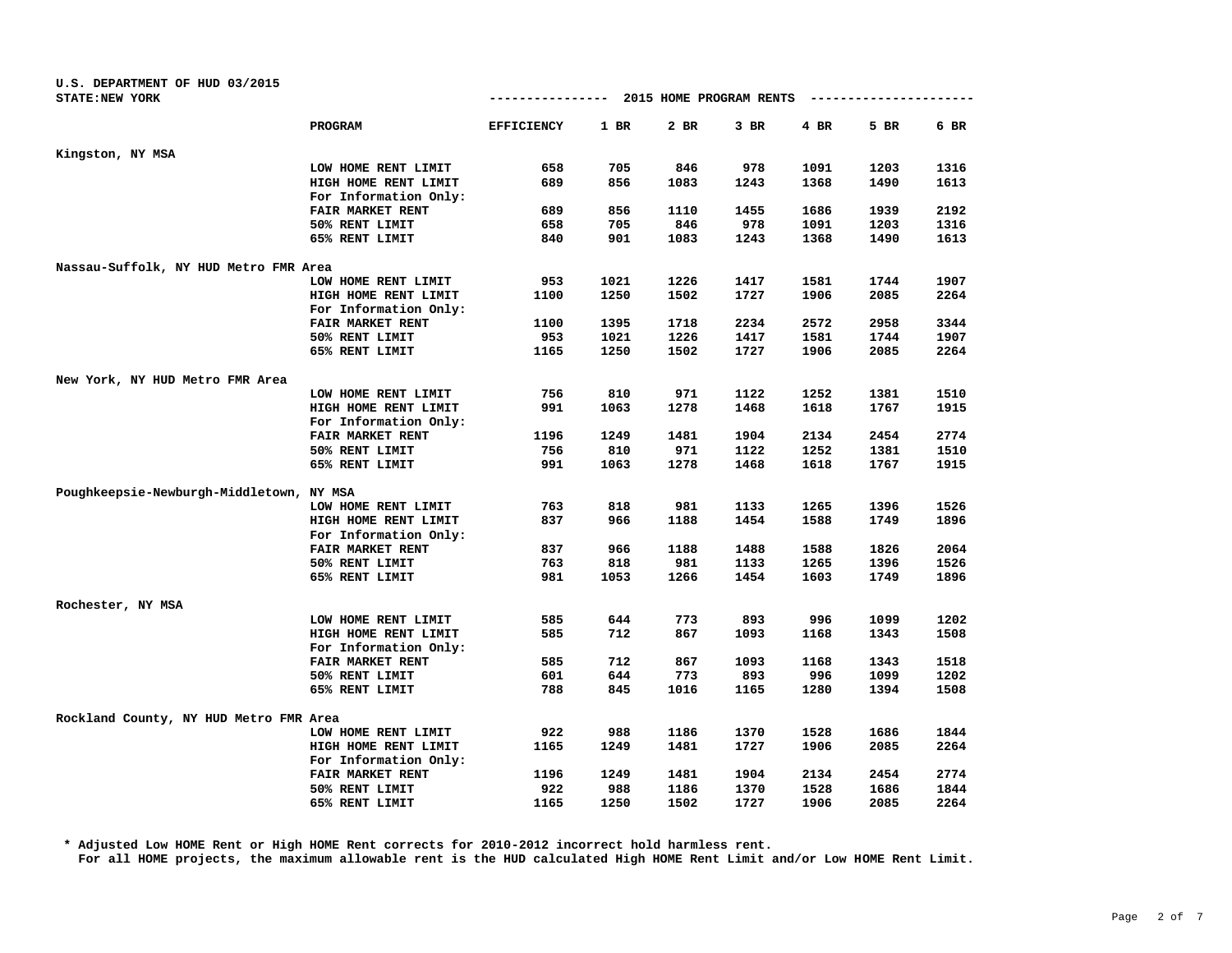| U.S. DEPARTMENT OF HUD 03/2015                  |                         |                   |        |                         |        |      |      |      |
|-------------------------------------------------|-------------------------|-------------------|--------|-------------------------|--------|------|------|------|
| <b>STATE: NEW YORK</b>                          |                         | -------------     |        | 2015 HOME PROGRAM RENTS |        |      |      |      |
|                                                 | PROGRAM                 | <b>EFFICIENCY</b> | $1$ BR | $2$ BR                  | $3$ BR | 4 BR | 5 BR | 6 BR |
| Syracuse, NY MSA                                |                         |                   |        |                         |        |      |      |      |
|                                                 | LOW HOME RENT LIMIT     | 555               | 619    | 771                     | 890    | 993  | 1096 | 1198 |
|                                                 | HIGH HOME RENT LIMIT    | 555               | 619    | 792                     | 1039   | 1140 | 1311 | 1482 |
|                                                 | For Information Only:   |                   |        |                         |        |      |      |      |
|                                                 | FAIR MARKET RENT        | 555               | 619    | 792                     | 1039   | 1140 | 1311 | 1482 |
|                                                 | 50% RENT LIMIT          | 600               | 642    | 771                     | 890    | 993  | 1096 | 1198 |
|                                                 | 65% RENT LIMIT          | 796               | 854    | 1027                    | 1178   | 1295 | 1410 | 1525 |
| Utica-Rome, NY MSA                              |                         |                   |        |                         |        |      |      |      |
|                                                 | LOW HOME RENT LIMIT     | 551               | 561    | 708                     | 819    | 913  | 1008 | 1102 |
|                                                 | HIGH HOME RENT LIMIT    | 551               | 561    | 714                     | 946    | 1062 | 1221 | 1329 |
|                                                 | For Information Only:   |                   |        |                         |        |      |      |      |
|                                                 | <b>FAIR MARKET RENT</b> | 551               | 561    | 714                     | 946    | 1062 | 1221 | 1381 |
|                                                 | 50% RENT LIMIT          | 551               | 590    | 708                     | 819    | 913  | 1008 | 1102 |
|                                                 | 65% RENT LIMIT          | 698               | 749    | 901                     | 1032   | 1133 | 1231 | 1329 |
| Westchester County, NY Statutory Exception Area |                         |                   |        |                         |        |      |      |      |
|                                                 | LOW HOME RENT LIMIT     | 945               | 1012   | 1215                    | 1403   | 1565 | 1726 | 1888 |
|                                                 | HIGH HOME RENT LIMIT    | 1062              | 1250   | 1502                    | 1727   | 1906 | 2085 | 2264 |
|                                                 | For Information Only:   |                   |        |                         |        |      |      |      |
|                                                 | FAIR MARKET RENT        | 1062              | 1292   | 1591                    | 2035   | 2363 | 2717 | 3072 |
|                                                 | 50% RENT LIMIT          | 945               | 1012   | 1215                    | 1403   | 1565 | 1726 | 1888 |
|                                                 | 65% RENT LIMIT          | 1165              | 1250   | 1502                    | 1727   | 1906 | 2085 | 2264 |
| Allegany County, NY                             |                         |                   |        |                         |        |      |      |      |
|                                                 | LOW HOME RENT LIMIT     | 525               | 531    | 663                     | 778    | 868  | 958  | 1048 |
|                                                 | HIGH HOME RENT LIMIT    | 528               | 531    | 663                     | 867    | 975  | 1121 | 1257 |
|                                                 | For Information Only:   |                   |        |                         |        |      |      |      |
|                                                 | FAIR MARKET RENT        | 528               | 531    | 663                     | 867    | 975  | 1121 | 1268 |
|                                                 | 50% RENT LIMIT          | 525               | 562    | 675                     | 778    | 868  | 958  | 1048 |
|                                                 | 65% RENT LIMIT          | 663               | 711    | 856                     | 979    | 1073 | 1165 | 1257 |
| Cattaraugus County, NY                          |                         |                   |        |                         |        |      |      |      |
|                                                 | LOW HOME RENT LIMIT     | 517               | 562    | 675                     | 778    | 868  | 958  | 1048 |
|                                                 | HIGH HOME RENT LIMIT    | 517               | 567    | 715                     | 949    | 1016 | 1165 | 1257 |
|                                                 | For Information Only:   |                   |        |                         |        |      |      |      |
|                                                 | FAIR MARKET RENT        | 517               | 567    | 715                     | 949    | 1016 | 1168 | 1321 |
|                                                 | 50% RENT LIMIT          | 525               | 562    | 675                     | 778    | 868  | 958  | 1048 |
|                                                 | 65% RENT LIMIT          | 663               | 711    | 856                     | 979    | 1073 | 1165 | 1257 |
| Cayuga County, NY                               |                         |                   |        |                         |        |      |      |      |
|                                                 | LOW HOME RENT LIMIT     | 554               | 589    | 715                     | 825    | 921  | 1016 | 1111 |
|                                                 | HIGH HOME RENT LIMIT    | 554               | 589    | 749                     | 982    | 1172 | 1296 | 1401 |
|                                                 | For Information Only:   |                   |        |                         |        |      |      |      |
|                                                 | FAIR MARKET RENT        | 554               | 589    | 749                     | 982    | 1172 | 1348 | 1524 |
|                                                 | 50% RENT LIMIT          | 556               | 595    | 715                     | 825    | 921  | 1016 | 1111 |
|                                                 | 65% RENT LIMIT          | 734               | 788    | 947                     | 1085   | 1191 | 1296 | 1401 |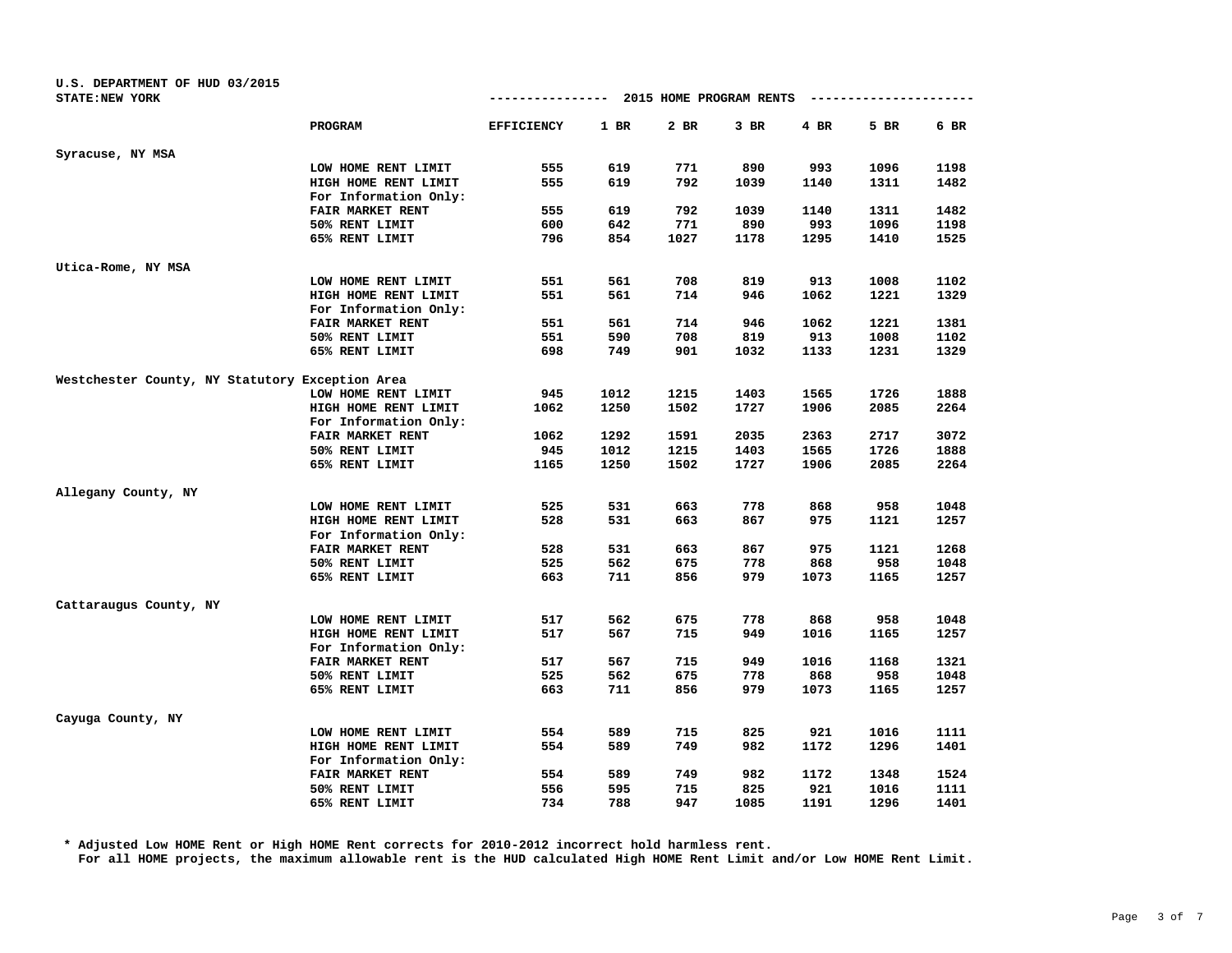| U.S. DEPARTMENT OF HUD 03/2015 |                       |                   |        |                         |        |      |      |      |
|--------------------------------|-----------------------|-------------------|--------|-------------------------|--------|------|------|------|
| STATE: NEW YORK                |                       | -------------     |        | 2015 HOME PROGRAM RENTS |        |      |      |      |
|                                | PROGRAM               | <b>EFFICIENCY</b> | $1$ BR | $2$ BR                  | $3$ BR | 4 BR | 5 BR | 6 BR |
| Chautauqua County, NY          |                       |                   |        |                         |        |      |      |      |
|                                | LOW HOME RENT LIMIT   | 516               | 519    | 675                     | 778    | 868  | 958  | 1048 |
|                                | HIGH HOME RENT LIMIT  | 516               | 519    | 677                     | 961    | 986  | 1134 | 1257 |
|                                | For Information Only: |                   |        |                         |        |      |      |      |
|                                | FAIR MARKET RENT      | 516               | 519    | 677                     | 961    | 986  | 1134 | 1282 |
|                                | 50% RENT LIMIT        | 525               | 562    | 675                     | 778    | 868  | 958  | 1048 |
|                                | 65% RENT LIMIT        | 663               | 711    | 856                     | 979    | 1073 | 1165 | 1257 |
| Chenango County, NY            |                       |                   |        |                         |        |      |      |      |
|                                | LOW HOME RENT LIMIT   | 525               | 534    | 670                     | 778    | 868  | 958  | 1048 |
|                                | HIGH HOME RENT LIMIT  | $531*$            | 534*   | 670*                    | 930    | 960  | 1104 | 1248 |
|                                | For Information Only: |                   |        |                         |        |      |      |      |
|                                | FAIR MARKET RENT      | 520               | 523    | 656                     | 930    | 960  | 1104 | 1248 |
|                                | 50% RENT LIMIT        | 525               | 562    | 675                     | 778    | 868  | 958  | 1048 |
|                                | 65% RENT LIMIT        | 663               | 711    | 856                     | 979    | 1073 | 1165 | 1257 |
| Clinton County, NY             |                       |                   |        |                         |        |      |      |      |
|                                | LOW HOME RENT LIMIT   | 586               | 628    | 753                     | 870    | 971  | 1071 | 1170 |
|                                | HIGH HOME RENT LIMIT  | 589               | 662    | 845                     | 1134   | 1223 | 1373 | 1485 |
|                                | For Information Only: |                   |        |                         |        |      |      |      |
|                                | FAIR MARKET RENT      | 589               | 662    | 845                     | 1134   | 1223 | 1406 | 1590 |
|                                | 50% RENT LIMIT        | 586               | 628    | 753                     | 870    | 971  | 1071 | 1170 |
|                                | 65% RENT LIMIT        | 776               | 833    | 1002                    | 1148   | 1261 | 1373 | 1485 |
| Columbia County, NY            |                       |                   |        |                         |        |      |      |      |
|                                | LOW HOME RENT LIMIT   | 656               | 703    | 843                     | 973    | 1086 | 1198 | 1310 |
|                                | HIGH HOME RENT LIMIT  | 738               | 743    | 923                     | 1196   | 1421 | 1549 | 1677 |
|                                | For Information Only: |                   |        |                         |        |      |      |      |
|                                | FAIR MARKET RENT      | 738               | 743    | 923                     | 1196   | 1535 | 1765 | 1996 |
|                                | 50% RENT LIMIT        | 656               | 703    | 843                     | 973    | 1086 | 1198 | 1310 |
|                                | 65% RENT LIMIT        | 873               | 936    | 1126                    | 1291   | 1421 | 1549 | 1677 |
| Cortland County, NY            |                       |                   |        |                         |        |      |      |      |
|                                | LOW HOME RENT LIMIT   | 545               | 583    | 700                     | 808    | 902  | 996  | 1088 |
|                                | HIGH HOME RENT LIMIT  | 594               | 603    | 751                     | 970    | 1004 | 1155 | 1305 |
|                                | For Information Only: |                   |        |                         |        |      |      |      |
|                                | FAIR MARKET RENT      | 594               | 603    | 751                     | 970    | 1004 | 1155 | 1305 |
|                                | 50% RENT LIMIT        | 545               | 583    | 700                     | 808    | 902  | 996  | 1088 |
|                                | 65% RENT LIMIT        | 704               | 756    | 909                     | 1042   | 1143 | 1242 | 1341 |
| Delaware County, NY            |                       |                   |        |                         |        |      |      |      |
|                                | LOW HOME RENT LIMIT   | 525               | 562    | 675                     | 780    | 870  | 960  | 1050 |
|                                | HIGH HOME RENT LIMIT  | 566               | 569    | 718                     | 900    | 1032 | 1186 | 1280 |
|                                | For Information Only: |                   |        |                         |        |      |      |      |
|                                | FAIR MARKET RENT      | 566               | 569    | 718                     | 900    | 1032 | 1187 | 1342 |
|                                | 50% RENT LIMIT        | 525               | 562    | 675                     | 780    | 870  | 960  | 1050 |
|                                | 65% RENT LIMIT        | 674               | 723    | 869                     | 996    | 1091 | 1186 | 1280 |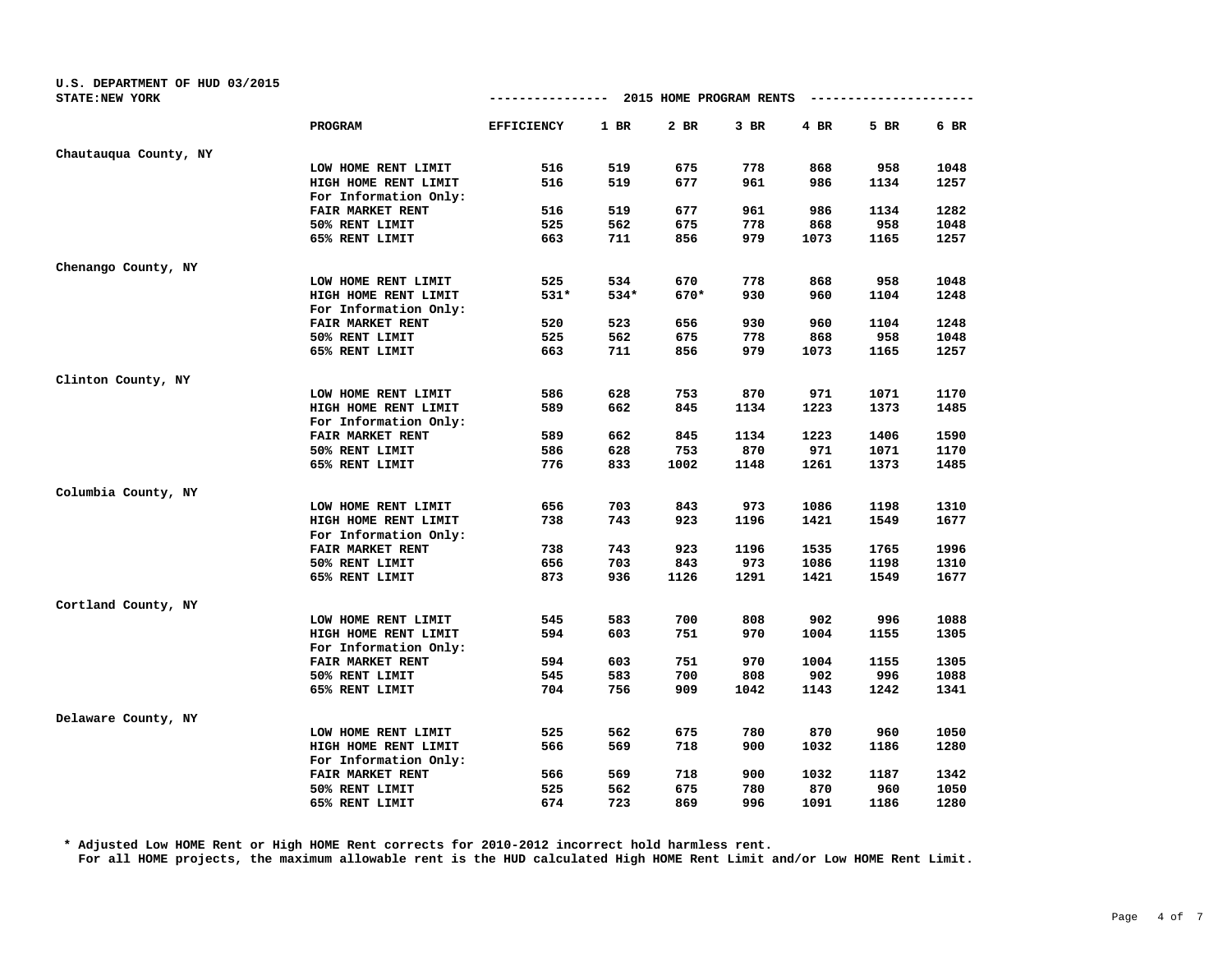| U.S. DEPARTMENT OF HUD 03/2015 |                       |                   |        |                         |        |         |                      |      |
|--------------------------------|-----------------------|-------------------|--------|-------------------------|--------|---------|----------------------|------|
| STATE: NEW YORK                |                       | ---------------   |        | 2015 HOME PROGRAM RENTS |        |         | -------------------- |      |
|                                | PROGRAM               | <b>EFFICIENCY</b> | $1$ BR | 2 BR                    | 3 BR   | 4 BR    | 5 BR                 | 6 BR |
| Essex County, NY               |                       |                   |        |                         |        |         |                      |      |
|                                | LOW HOME RENT LIMIT   | 542               | 581    | 697                     | 805    | 898     | 991                  | 1083 |
|                                | HIGH HOME RENT LIMIT  | 553               | 650    | 834                     | 1032   | 1133    | 1231                 | 1329 |
|                                | For Information Only: |                   |        |                         |        |         |                      |      |
|                                | FAIR MARKET RENT      | 553               | 650    | 834                     | 1039   | 1287    | 1480                 | 1673 |
|                                | 50% RENT LIMIT        | 542               | 581    | 697                     | 805    | 898     | 991                  | 1083 |
|                                | 65% RENT LIMIT        | 698               | 749    | 901                     | 1032   | 1133    | 1231                 | 1329 |
| Franklin County, NY            |                       |                   |        |                         |        |         |                      |      |
|                                | LOW HOME RENT LIMIT   | 525               | 562    | 675                     | 778    | 868     | 958                  | 1048 |
|                                | HIGH HOME RENT LIMIT  | 561               | 565    | 727                     | 979    | 1073    | 1165                 | 1257 |
|                                | For Information Only: |                   |        |                         |        |         |                      |      |
|                                | FAIR MARKET RENT      | 561               | 565    | 727                     | 1045   | 1156    | 1329                 | 1503 |
|                                | 50% RENT LIMIT        | 525               | 562    | 675                     | 778    | 868     | 958                  | 1048 |
|                                | 65% RENT LIMIT        | 663               | 711    | 856                     | 979    | 1073    | 1165                 | 1257 |
| Fulton County, NY              |                       |                   |        |                         |        |         |                      |      |
|                                | LOW HOME RENT LIMIT   | 525               | 562    | 675                     | 778    | 868     | 958                  | 1048 |
|                                | HIGH HOME RENT LIMIT  | 558               | 562    | 722                     | 954    | 1073    | 1165                 | 1257 |
|                                | For Information Only: |                   |        |                         |        |         |                      |      |
|                                | FAIR MARKET RENT      | 558               | 562    | 722                     | 954    | 1093    | 1257                 | 1421 |
|                                | 50% RENT LIMIT        | 525               | 562    | 675                     | 778    | 868     | 958                  | 1048 |
|                                | 65% RENT LIMIT        | 663               | 711    | 856                     | 979    | 1073    | 1165                 | 1257 |
| Genesee County, NY             |                       |                   |        |                         |        |         |                      |      |
|                                | LOW HOME RENT LIMIT   | 469               | 607    | 761                     | 880    | 982     | 1083                 | 1184 |
|                                | HIGH HOME RENT LIMIT  | $469*$            | 607*   | $761*$                  | 954    | $1077*$ | 1211                 | 1369 |
|                                | For Information Only: |                   |        |                         |        |         |                      |      |
|                                | FAIR MARKET RENT      | 458               | 593    | 744                     | 954    | 1053    | 1211                 | 1369 |
|                                | 50% RENT LIMIT        | 592               | 635    | 762                     | 880    | 982     | 1083                 | 1184 |
|                                | 65% RENT LIMIT        | 768               | 824    | 991                     | 1135   | 1246    | 1357                 | 1467 |
| Greene County, NY              |                       |                   |        |                         |        |         |                      |      |
|                                | LOW HOME RENT LIMIT   | 531               | 569    | 683                     | 789    | 881     | 971                  | 1062 |
|                                | HIGH HOME RENT LIMIT  | 669               | 734    | 883                     | 1012   | 1109    | 1205                 | 1301 |
|                                | For Information Only: |                   |        |                         |        |         |                      |      |
|                                | FAIR MARKET RENT      | 669               | 757    | 897                     | 1200   | 1326    | 1525                 | 1724 |
|                                | 50% RENT LIMIT        | 531               | 569    | 683                     | 789    | 881     | 971                  | 1062 |
|                                | 65% RENT LIMIT        | 684               | 734    | 883                     | 1012   | 1109    | 1205                 | 1301 |
| Hamilton County, NY            |                       |                   |        |                         |        |         |                      |      |
|                                | LOW HOME RENT LIMIT   | 535               | 593    | 703                     | 837    | 935     | 1031                 | 1127 |
|                                | HIGH HOME RENT LIMIT  | 535*              | 593*   | $703*$                  | $876*$ | 971     | 1117                 | 1262 |
|                                | For Information Only: |                   |        |                         |        |         |                      |      |
|                                | FAIR MARKET RENT      | 514               | 569    | 675                     | 841    | 971     | 1117                 | 1262 |
|                                | 50% RENT LIMIT        | 563               | 604    | 725                     | 837    | 935     | 1031                 | 1127 |
|                                | 65% RENT LIMIT        | 753               | 808    | 971                     | 1113   | 1223    | 1330                 | 1438 |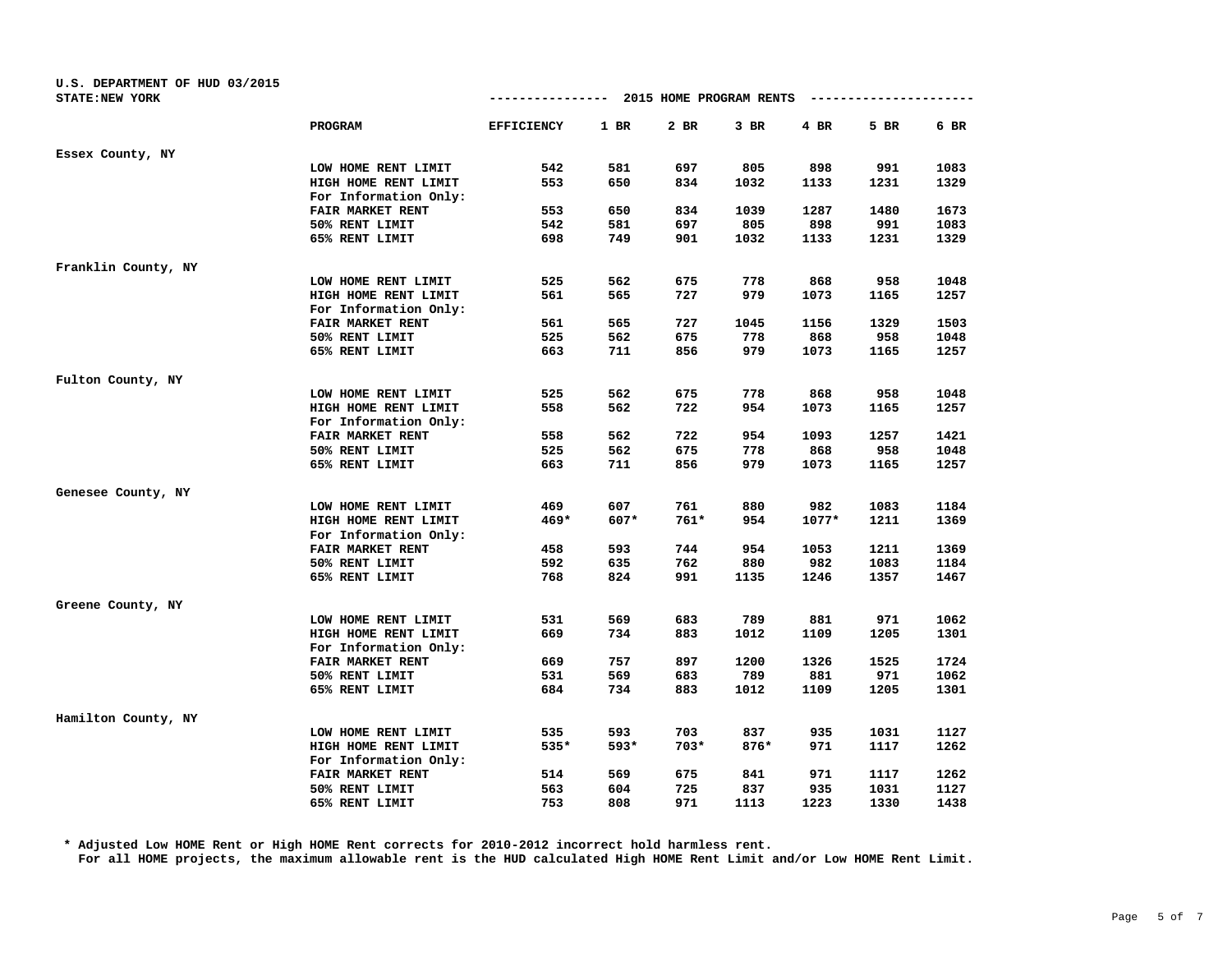| U.S. DEPARTMENT OF HUD 03/2015 |                       |                                        |      |      |      |      |                        |      |
|--------------------------------|-----------------------|----------------------------------------|------|------|------|------|------------------------|------|
| STATE: NEW YORK                |                       | -------------- 2015 HOME PROGRAM RENTS |      |      |      |      | ---------------------- |      |
|                                | <b>PROGRAM</b>        | <b>EFFICIENCY</b>                      | 1 BR | 2 BR | 3 BR | 4 BR | 5 BR                   | 6 BR |
| Jefferson County, NY           |                       |                                        |      |      |      |      |                        |      |
|                                | LOW HOME RENT LIMIT   | 536                                    | 574  | 688  | 795  | 887  | 979                    | 1071 |
|                                | HIGH HOME RENT LIMIT  | 691                                    | 742  | 892  | 1022 | 1120 | 1217                   | 1315 |
|                                | For Information Only: |                                        |      |      |      |      |                        |      |
|                                | FAIR MARKET RENT      | 702                                    | 808  | 1050 | 1335 | 1507 | 1733                   | 1959 |
|                                | 50% RENT LIMIT        | 536                                    | 574  | 688  | 795  | 887  | 979                    | 1071 |
|                                | 65% RENT LIMIT        | 691                                    | 742  | 892  | 1022 | 1120 | 1217                   | 1315 |
| Lewis County, NY               |                       |                                        |      |      |      |      |                        |      |
|                                | LOW HOME RENT LIMIT   | 525                                    | 562  | 675  | 778  | 868  | 958                    | 1048 |
|                                | HIGH HOME RENT LIMIT  | 539                                    | 583  | 708  | 979  | 1073 | 1165                   | 1257 |
|                                | For Information Only: |                                        |      |      |      |      |                        |      |
|                                | FAIR MARKET RENT      | 539                                    | 583  | 708  | 1043 | 1094 | 1258                   | 1422 |
|                                | 50% RENT LIMIT        | 525                                    | 562  | 675  | 778  | 868  | 958                    | 1048 |
|                                | 65% RENT LIMIT        | 663                                    | 711  | 856  | 979  | 1073 | 1165                   | 1257 |
| Montgomery County, NY          |                       |                                        |      |      |      |      |                        |      |
|                                | LOW HOME RENT LIMIT   | 525                                    | 562  | 675  | 780  | 870  | 960                    | 1050 |
|                                | HIGH HOME RENT LIMIT  | 601                                    | 605  | 763  | 950  | 1077 | 1175                   | 1268 |
|                                | For Information Only: |                                        |      |      |      |      |                        |      |
|                                | FAIR MARKET RENT      | 601                                    | 605  | 763  | 950  | 1077 | 1239                   | 1400 |
|                                | 50% RENT LIMIT        | 525                                    | 562  | 675  | 780  | 870  | 960                    | 1050 |
|                                | 65% RENT LIMIT        | 668                                    | 716  | 862  | 987  | 1081 | 1175                   | 1268 |
| Otsego County, NY              |                       |                                        |      |      |      |      |                        |      |
|                                | LOW HOME RENT LIMIT   | 546                                    | 585  | 701  | 810  | 903  | 997                    | 1090 |
|                                | HIGH HOME RENT LIMIT  | 624                                    | 676  | 839  | 1050 | 1153 | 1253                   | 1354 |
|                                | For Information Only: |                                        |      |      |      |      |                        |      |
|                                | FAIR MARKET RENT      | 624                                    | 676  | 839  | 1127 | 1198 | 1378                   | 1557 |
|                                | 50% RENT LIMIT        | 546                                    | 585  | 701  | 810  | 903  | 997                    | 1090 |
|                                | 65% RENT LIMIT        | 710                                    | 763  | 917  | 1050 | 1153 | 1253                   | 1354 |
| St. Lawrence County, NY        |                       |                                        |      |      |      |      |                        |      |
|                                | LOW HOME RENT LIMIT   | 525                                    | 562  | 675  | 778  | 868  | 958                    | 1048 |
|                                | HIGH HOME RENT LIMIT  | 539                                    | 612  | 777  | 979  | 1073 | 1165                   | 1257 |
|                                | For Information Only: |                                        |      |      |      |      |                        |      |
|                                | FAIR MARKET RENT      | 539                                    | 612  | 777  | 1043 | 1129 | 1298                   | 1468 |
|                                | 50% RENT LIMIT        | 525                                    | 562  | 675  | 778  | 868  | 958                    | 1048 |
|                                | 65% RENT LIMIT        | 663                                    | 711  | 856  | 979  | 1073 | 1165                   | 1257 |
| Schuyler County, NY            |                       |                                        |      |      |      |      |                        |      |
|                                | LOW HOME RENT LIMIT   | 516                                    | 564  | 678  | 789  | 881  | 971                    | 1062 |
|                                | HIGH HOME RENT LIMIT  | 516                                    | 564  | 678  | 978  | 1088 | 1181                   | 1275 |
|                                | For Information Only: |                                        |      |      |      |      |                        |      |
|                                | FAIR MARKET RENT      | 516                                    | 564  | 678  | 978  | 1158 | 1332                   | 1505 |
|                                | 50% RENT LIMIT        | 531                                    | 569  | 683  | 789  | 881  | 971                    | 1062 |
|                                | 65% RENT LIMIT        | 671                                    | 721  | 867  | 992  | 1088 | 1181                   | 1275 |